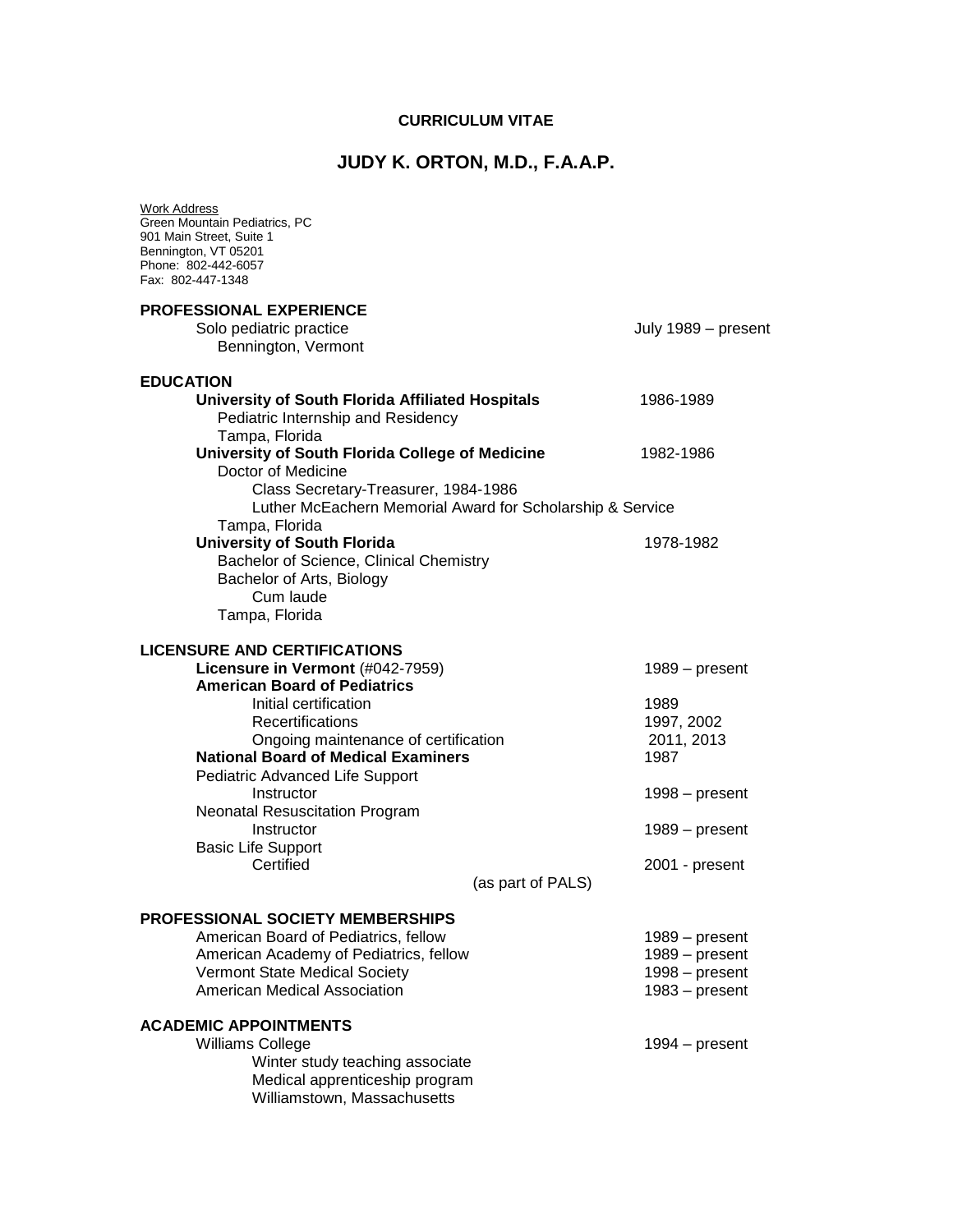| King's College PA Program<br><b>Clinical Adjunct Faculty</b>        | 2005-2006              |  |
|---------------------------------------------------------------------|------------------------|--|
| University of Vermont College of Medicine                           |                        |  |
| Clinical instructor                                                 | 2001 - June 30, 2009   |  |
| <b>Clinical Assistant Professor</b>                                 | July 1, 2009 - present |  |
| Massachusetts College of Pharmacy and Health Sciences               |                        |  |
| Clinical affiliate                                                  | $2008 - 2011$          |  |
| <b>Clinical Professor</b>                                           | $2012 - present$       |  |
| <b>HOSPITAL APPOINTMENTS</b>                                        |                        |  |
| Southwestern Vermont Medical Center                                 | $1989 - present$       |  |
| Chair, Department of Pediatrics                                     | 1990 - 1999,           |  |
|                                                                     | $2007 - 2011$          |  |
| Vice-president of Medical Staff                                     | 1997 - 1999            |  |
| <b>President of Medical Staff</b>                                   | $1999 - 2000$          |  |
| <b>Credentials Committee member</b>                                 | 2000 - 2006            |  |
| <b>PROFESSIONAL ACTIVITIES</b>                                      |                        |  |
| Ambulatory Care Quality Improvement Program (AAP)                   | 1990 - present         |  |
| PROS (Pediatric Research in Office Settings)                        | $1996 - present$       |  |
| Bennington County Child Protection Team                             | $1990 - present$       |  |
| Bennington County Head Start Program, Board member                  | 1991 - present         |  |
| <b>Bennington School District</b>                                   | $1996 - present$       |  |
| School physician, Bennington Elementary School                      |                        |  |
| PHASE Team, Molly Stark School                                      |                        |  |
| (Promoting Health and Supporting Education)                         |                        |  |
| Vermont Department of Health Immunization Committee                 | 1996 – present         |  |
| Sunrise Family Resource Center, Inc.                                | $1996 - 2002$          |  |
| Parent-Child Center of Bennington County                            |                        |  |
| Board member, Secretary 1997 - 2001                                 |                        |  |
| <b>Healthy Child Care Vermont</b>                                   | $1998 - 2010$          |  |
| Bennington County, pilot site                                       |                        |  |
| Vermont State Legislative Task Force for Newborn Hearing            | 1999                   |  |
| Pilot program for OAE Hearing in office testing                     | 2013 - present         |  |
| American Academy of Pediatrics, Vermont Chapter, Board              | Nov 2002 - Apr 2008    |  |
| SVMC Physician Integration Task Force                               | March 2007 - May 2009  |  |
| Blueprint Integration Team (Vermont Medical Home,                   |                        |  |
| Bennington County)                                                  | 2012 - 2013            |  |
| <b>AWARDS</b>                                                       |                        |  |
| QUEST Award, Putnam Memorial Health Corporation                     | 1994                   |  |
| Quality, Empathy, Service, Teamwork                                 |                        |  |
| Caesarian section multi-disciplinary committee                      |                        |  |
| Award for Outstanding Support to Young Children and Their Families  |                        |  |
| Bennington County (VT) Child Care Association                       | 1996                   |  |
| <b>QUEST Award, Putnam Memorial Health Corporation</b>              | 1999                   |  |
| Individual award, Physician                                         |                        |  |
| Certificate of Excellence Immunization Coverage Exceeding Healthy   |                        |  |
| People 2010 Goal for Recommended Immunizations by                   |                        |  |
| Age 2                                                               | 2006, 2011             |  |
| Magnet Physician Award nominee, Southwestern Vermont Medical        |                        |  |
| Center                                                              | 2011                   |  |
| AAP Special Achievement Award, VT Chapter for distinguished service |                        |  |
| And dedication to the mission and goals of the Academy 2013         |                        |  |